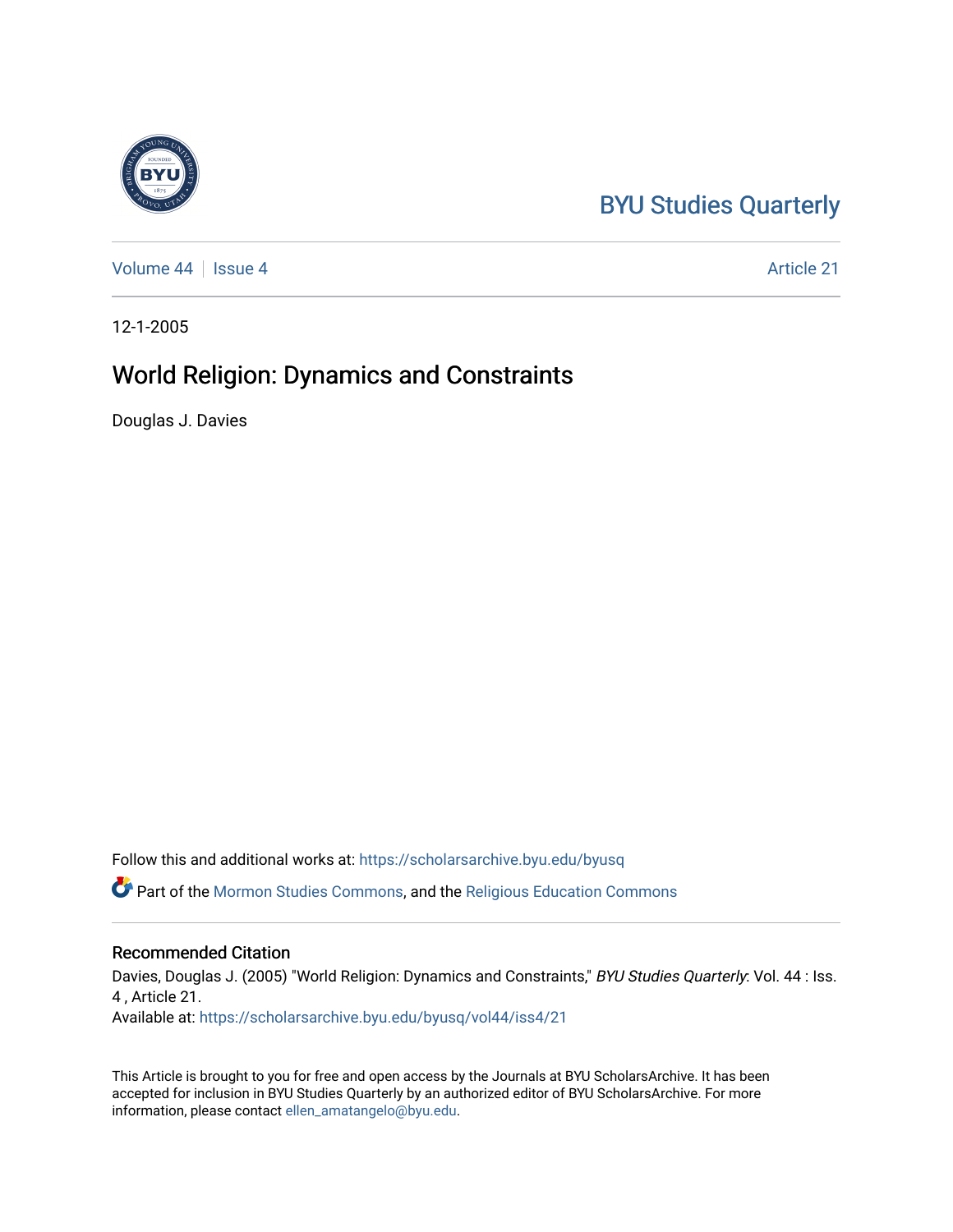# **World Religion: Dynamics and Constraints**

*Douglas J. Davies*

Mormonism as a world religion and Joseph Smith as its origi-<br>
nating prophet furnish the subject of this paper. A brief theoretical reflection on approaching The Church of Jesus Christ of Latterday Saints provides both an opening context for the quantitatively focused debate on Mormonism's potential for growth into world religion status and an introduction for a more extensive consideration of several factors of a more qualitative kind that may foster or inhibit that development. The paper then ponders the issue of identity in relation to Joseph Smith.

## **Approaching Mormon Religion**

 In his essay "The Concept of Scientific History," Sir Isaiah Berlin distinguished between "thin" and "thick" forms of information within different disciplines. "Thin" material, often single stranded, is relatively open to sociological, psychological, economic, or even medical research. "Thick" materials, by contrast, present the scholar, most especially the historian, with a "texture constituted by the interwoven strands." How to approach such "thick" material was, for him, a fundamental means of distinguishing between the natural and the human sciences.<sup>1</sup> In particular, history demands an active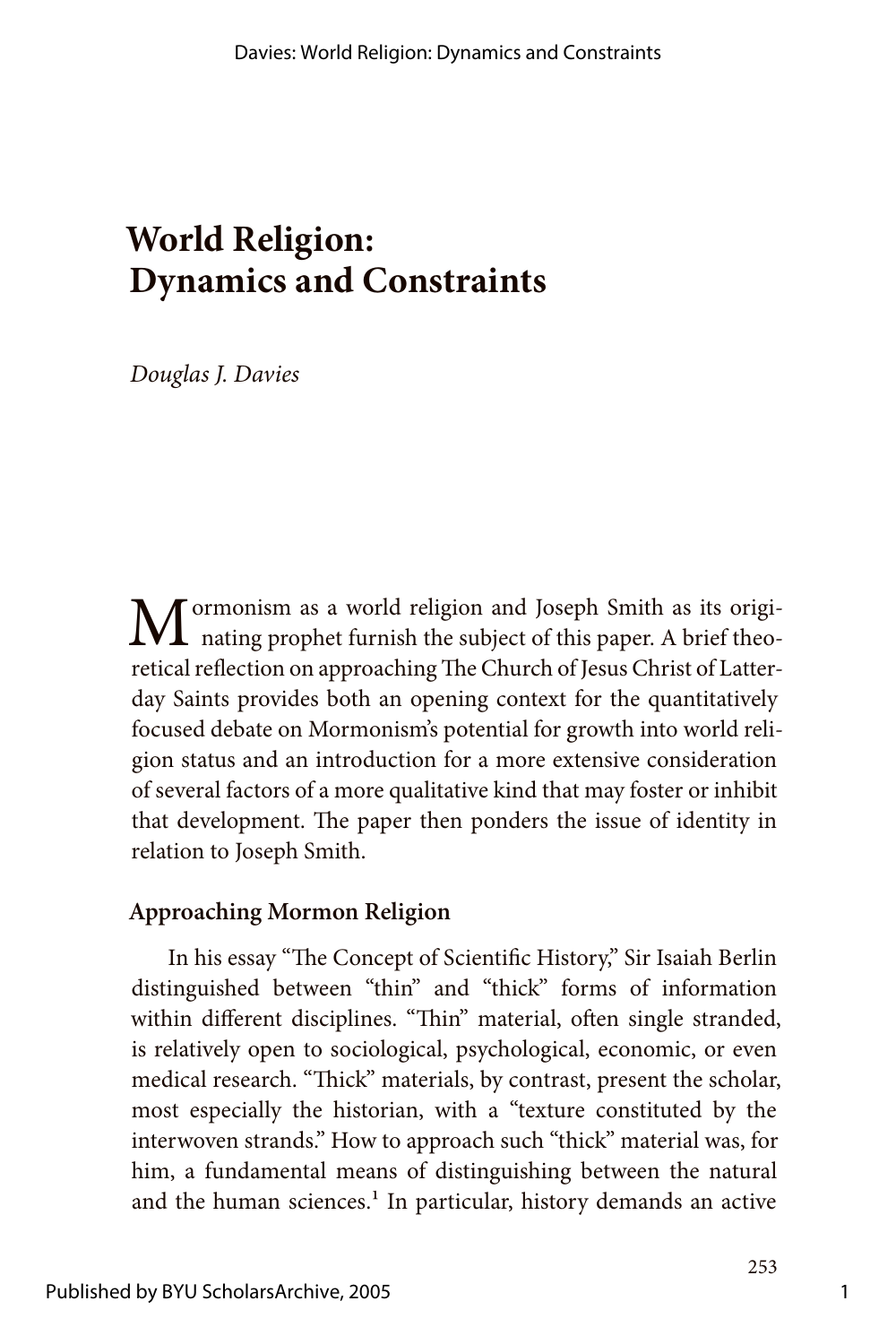participation in the past lives of people with the common sense knowledge of our own life, age, and culture playing its part in our approach to the past. That very sense of "knowing oneself" provides the basis for knowing one another and constitutes Berlin's version of "nothing human being alien to me." This frames his appreciation of Max Weber's sociological theme of "understanding," or *Verstehen,* in approaching social life.² One intriguing mid-twentieth-century debate in British social anthropology reflected these issues when Evans-Pritchard, Berlin's Oxford contemporary, just a year after Berlin's essay linked history and anthropology as modes of engagement with humanity.<sup>3</sup> I invoke these intellectual visions both to curb oversimplification of Mormonism's numerical future and worldreligion status and to prompt openness in pondering aspects of the life of its founder, Joseph Smith.

 Another matter dealing with any approach to the subject lies in the vested interest of many Mormon commentators. It is important to appreciate and evaluate our bias: indeed, this is part of the calling of the scholar who sees study as part of the pursuit of the way things are—a phrase that, for me, represents "the truth" within one's intellectual endeavors. Church leaders see themselves charged with the preservation and expansion of the church and of dealing with those who would attack or undermine it. Apologists of other religious traditions often wish to devalue their attackers in order to assert their own confession of faith. Indeed, both protagonists and antagonists tend to create, emphasize, or ignore historical, organizational, and ideological-theological ideas each in their own distinctive fashion. This treatment is understandable but is also at times sad because of the conflict-grounded issues of identity, fear, and love that are involved. I acknowledge that perhaps my own vested interest as a scholar of Mormonism tends to stress positive aspects of its genius, life, and growth. I turn first to its growth.

### **Numbers**

 For some twenty years or so, Rodney Stark's statistical prediction of Mormonism's growth into a new world religion has prompted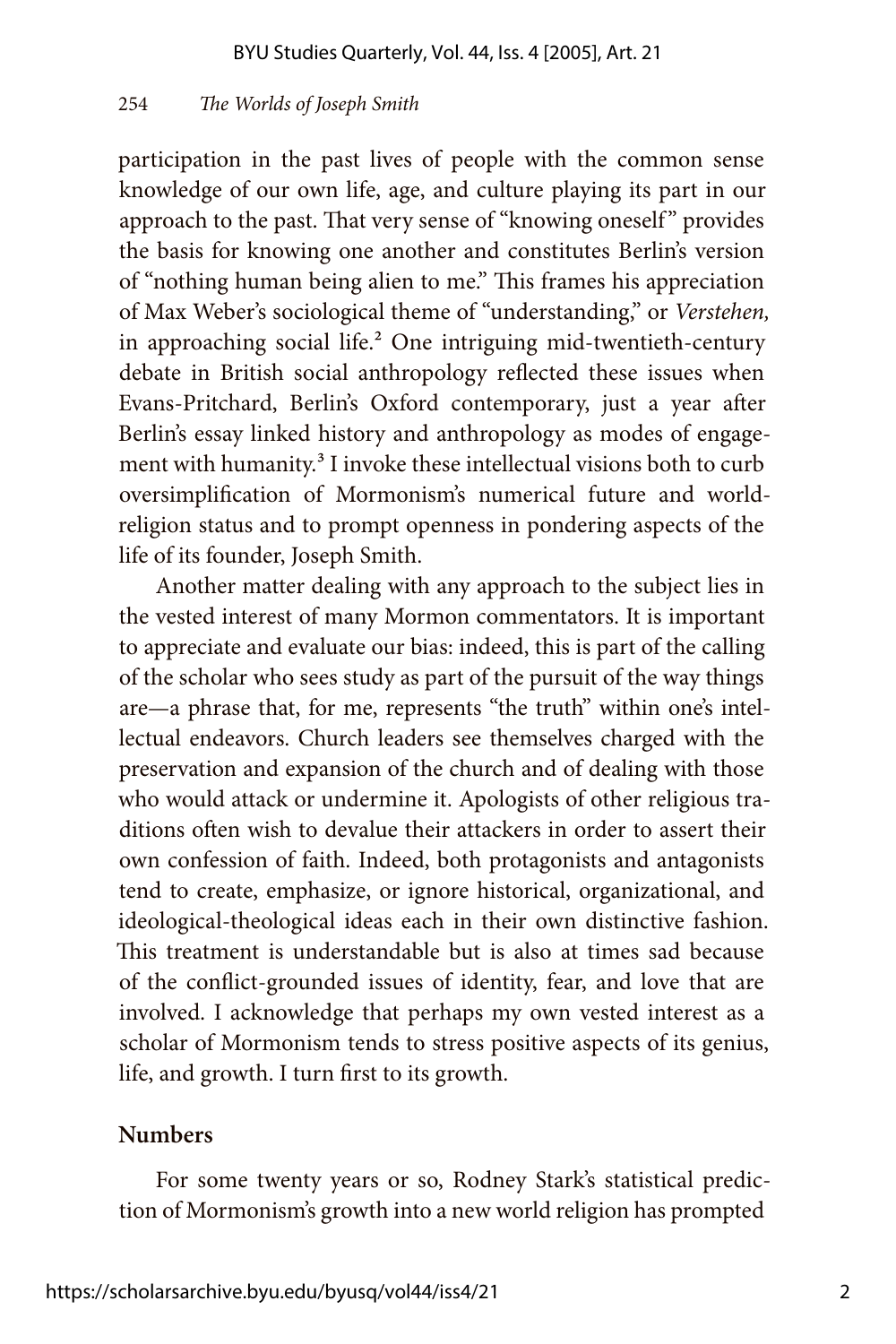discussion.<sup>4</sup> His low and high profile predictions suggest that, for example, by 2020 the low membership would be thirteen million and the high, twenty-three million. By 2050 the low membership would be twenty-nine million and the high seventy-nine million. Further extrapolation, on the basis of growth from 1930 to 1980, led him to a figure of approximately 265 million by 2080.<sup>5</sup>

 As I have argued elsewhere, and bearing the strong anachronism in mind, this would, in today's terms, make Mormonism nearly 75 percent the size of Buddhism and constitute some 13 percent of the total Christian world.<sup>6</sup> But those statistics do not consider the growth of mainstream Christianity and other religions by 2080, itself no small factor, even when compared to Mormonism's recent growth, especially in South America. Mormonism's growth parallels an explosive growth of numerous Protestant, Evangelical, and charismatic groups that are related to the offer of a faith that frames a purposeful and stable individual and family life, alongside a work ethic conducive to economic success.<sup>7</sup>

 Be that as it may, the main point is that some church leaders have taken up Stark's projections as points of encouragement.<sup>8</sup> I have my doubts about his "thin" interpretation because of some of the "thick" factors of religious and cultural life. My interest today lies with some of the dynamics of this growth and the potential constraints inherent in its future.

 A separate issue of a more technical kind in the history of religions concerns the meaning of a "world religion." I have discussed this elsewhere and argued, for example, that Buddhism, Christianity, and Islam constitute world religions while Sikhism and Judaism do not, with Hinduism being largely in the latter group.<sup>9</sup> This appraisal is based on a definition of world religion as involving a distinctive process of the conquest of death, a conquest rooted in ritual practice, explanatory doctrine, and an ethical pattern of life involving the generation of merit for soteriological ends. Crucially, it is also required that the movement develop from its original cultural source by engaging creatively with the cultures into which it expands and, in the process, generate diversifying textual, symbolic, and historic traditions.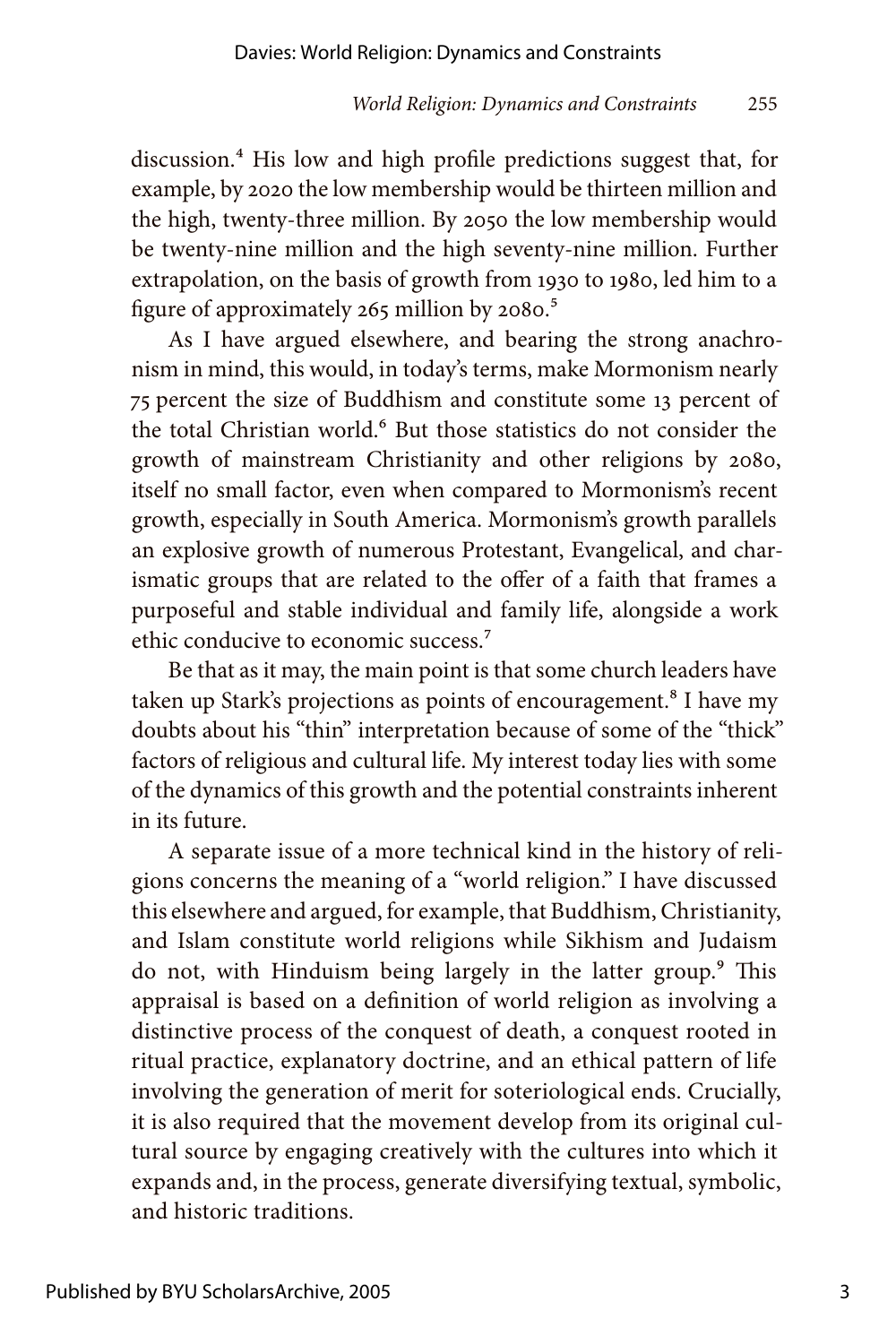## **Dynamics of Growth**

 Numerous scholars of Mormonism and commentators on American cultural life have, of course, seen in Mormonism a distinctive religious movement, even a distinctive American religion, and I do not wish to rehearse those well-known ideas here. Rather, I now turn to consider germane dynamics of and constraints upon growth in the Latter-day Saint world, factors that belong to the thickly complex nature of religion.

**Death Conquest.** From my perspective, a major feature in Mormonism's success to date lies in its extensive process of death conquest.<sup>10</sup> Its ritual provision, from genealogy to the temple and to eternity, furnishes a more extensive eternal soteriology than most religions, with the possible exception of medieval Catholicism. This is likely to be a major advantage for converts from contemporary cultural Catholicism or some traditional societies, such as New Zealand Maoris,<sup>11</sup> but a major disadvantage in Western Europe and other contexts where life after death is decreasingly a majority concern. An interesting paradox in secular Europe is that many are interested in genealogy for genealogy's sake but not for reasons of religious salvation—for the past and present and not for the future.

**Migrant Commitment.** For nineteenth-century European converts, however, death conquest was an attraction, especially in its early form of millenarianism. The inward and onward migration of converts during the first fifty or so years of the church's life, in particular the commitment expressed by many thousands of European Saints who abandoned their homeland, which they had come to define as "evil Babylon," for the New Jerusalem across the Atlantic, contributed a fundamental form of spiritual capital to the new development.<sup>12</sup>

 Never had the classification of the "Old World and the New World" carried such a theological significance. Theologically speaking, the faith dynamic pervading their migration lay in eschatological hope. They were crossing the sea and, subsequently, would cross half of North America to prepare a place for the coming of Jesus Christ. They would be party to and celebrate in his joyous advent. Not that Christ had not already made his presence felt in North America. And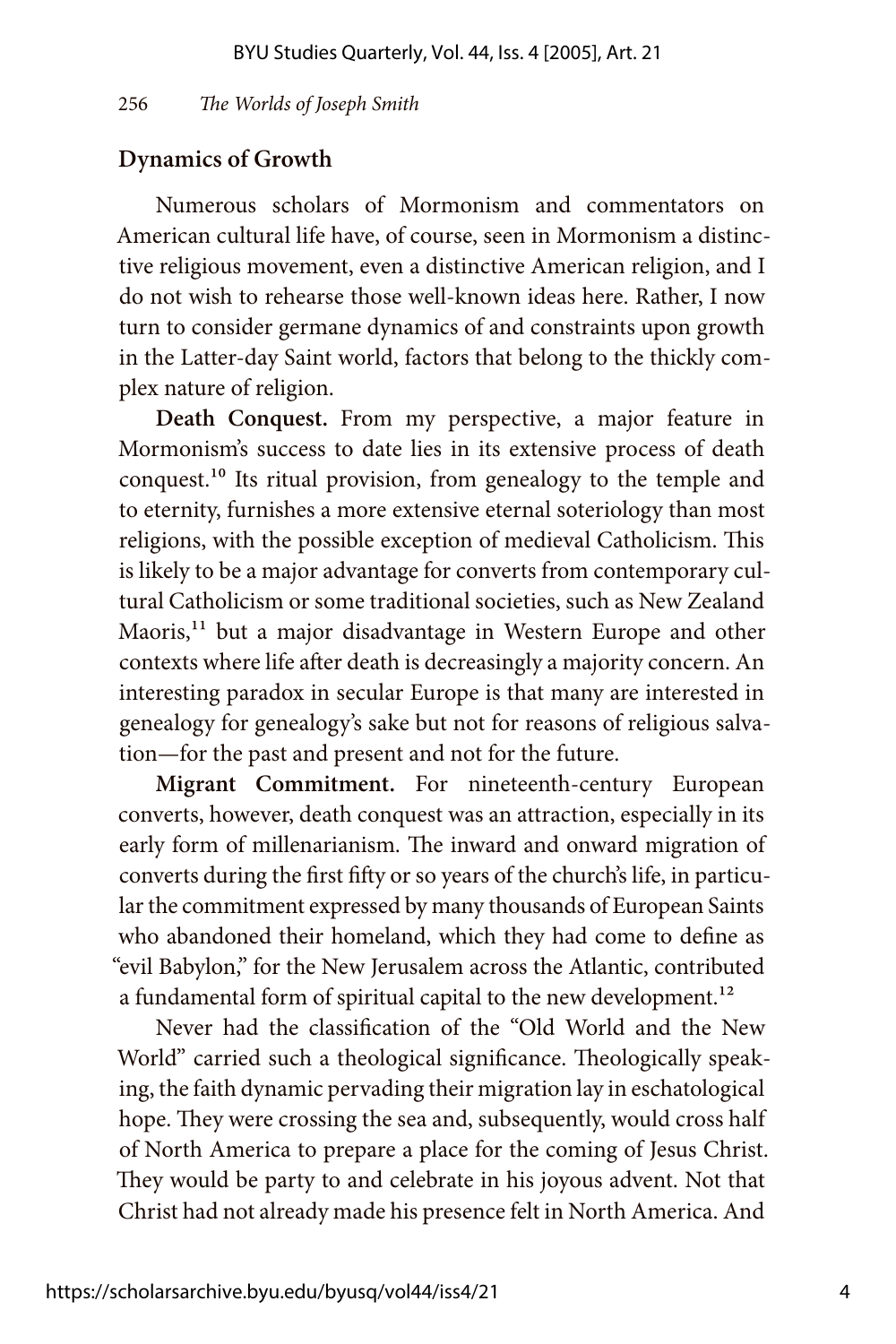here I do not refer to the well-rehearsed spiritual presence of Christ in and through waves of Protestant revivalism, but to the double belief that one of Christ's post-resurrection appearances had been in the New World (3 Nephi  $11-27$ ) and that he, along with his heavenly Father, had appeared to the boy Joseph Smith in the process of divine restoration of religious truth and authority. Indeed, in 1830, a book—the Book of Mormon—and a church had appeared as official expressions of these beliefs. Here, then, we see a variety of factors that express the overall Christological dynamic of earliest Mormonism.

**Joseph Smith's Death.** The murder of Joseph Smith in 1844, with all its potential for theological, social, and political interpretations as sacrificial martyrdom, lynch-mob rabble rousing, or Masonic vengeance, precipitated a critical reappraisal of leadership and divine intention. It marks a crucial dynamic in Mormonism's survival. The value of the spiritual capital brought by migrant converts was now tested, and while not all of it remained creditable, sufficient did for firm continued investment in the church's westward future under Brigham Young. The critical separations that occurred firmed those who remained, and it was with a quite different dynamic already reorienting itself upon the death of Joseph that devotees migrated further to a destination that would, under Brigham Young, become their proper place, for a century at least. Recognizing the mainstream of followers who went west, I do not wish to overlook the contributions made by other Mormon groups, for example, the Reorganized Church of Jesus Christ of Latter Day Saints—the Community of Christ—as it came to call itself in 200, which was led initially by the martyred prophet's son, Joseph Smith III.

 In mentioning spiritual capital, one is almost tempted into a further serious theoretical aside concerning rational-choice theory, favored by some sociologists of religion—that "religion supplies compensators for rewards that are scarce or unavailable" and that people make religious choices by "weighing the anticipated costs and benefits of actions and then seeking to act so as to maximize net benefits"<sup>13</sup>—and accordingly to explore the options available to those European migrants who were now without their "prophet dear." I resist that temptation, but only after highlighting the problem of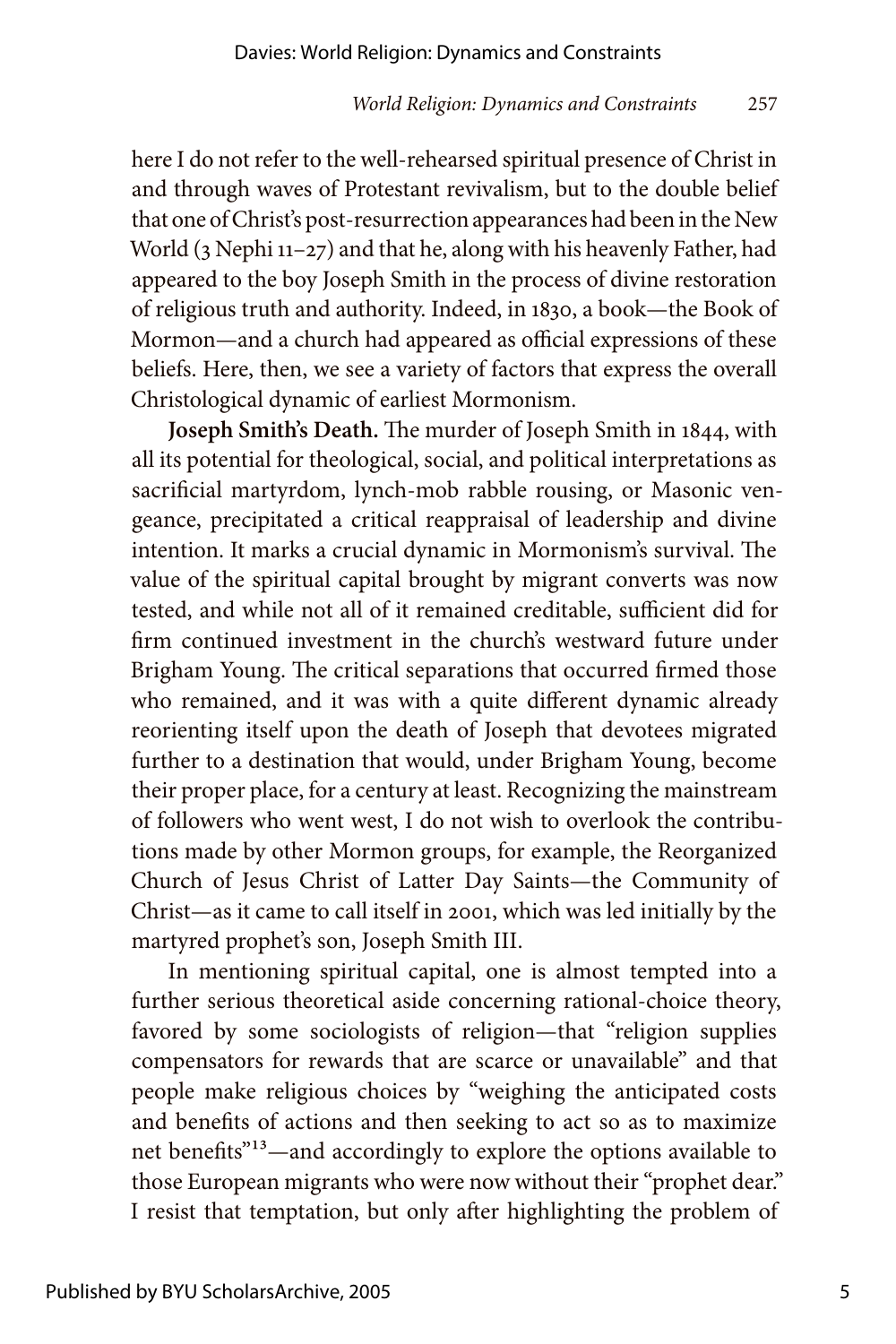rationality over faith, for while I am slightly unsure how to change the coinage of eschatological hope into that of rational choice, I am very unclear indeed how pragmatic rationality relates to the sense of truth and wonder inherent in some early Mormon spirituality. I fear that someone may lose out in the exchange. Indeed, this doubt is of some significance in relation to the death of Joseph Smith because it raises the issue of "understanding," of that *Verstehen* to which I alluded more theoretically in my introduction. If I may say so, the temptation of rational choice theory is to engage in too simplistic an appraisal of cost and value, and this will not do, I think, when one seeks to grasp something of the "thick" materials, of the complex yearnings of faith.

 One element of Joseph Smith's dynamic contribution to Mormonism—his martyrdom—may be usefully isolated through the Catholic theologian Karl Rahner's interesting account of Christian martyrdom in general. In a direct and obvious way Rahner describes martyrdom as the uniting of "testimony" and "death" in the faithful decease of the believer. That would easily echo within Mormonism, given the primacy of place it affords to testimony as such, but Rahner also addresses the more nuanced way in which believers come to understand and grasp the inner dynamism of their faith.<sup>14</sup> Speaking specifically of Catholic spirituality with its stress both on Christ as the prime "faithful witness" and on the believer called to "follow in the bloody footsteps of his master and share the fate of the Word Incarnate unto death" and also on the "Spirit from above, the Holy Spirit of grace and strength," he adds that "anyone who really understands what is meant by these traditional expressions, has probably understood everything, for then his faith, his love, his fidelity comprehend more than words actually explicitly express."<sup>15</sup>

 Moving from Catholicism to Mormon life, that kind of "understanding" (the epic *Verstehen* of the devotee) is also what binds believer to believer and, in all probability, bound many 844 Saints to Joseph and to the ongoing mission assumed by Brigham Young. Of course not all were so bound, as the formation of other restoration groups attested, yet this martyr complex embracing testimony and death was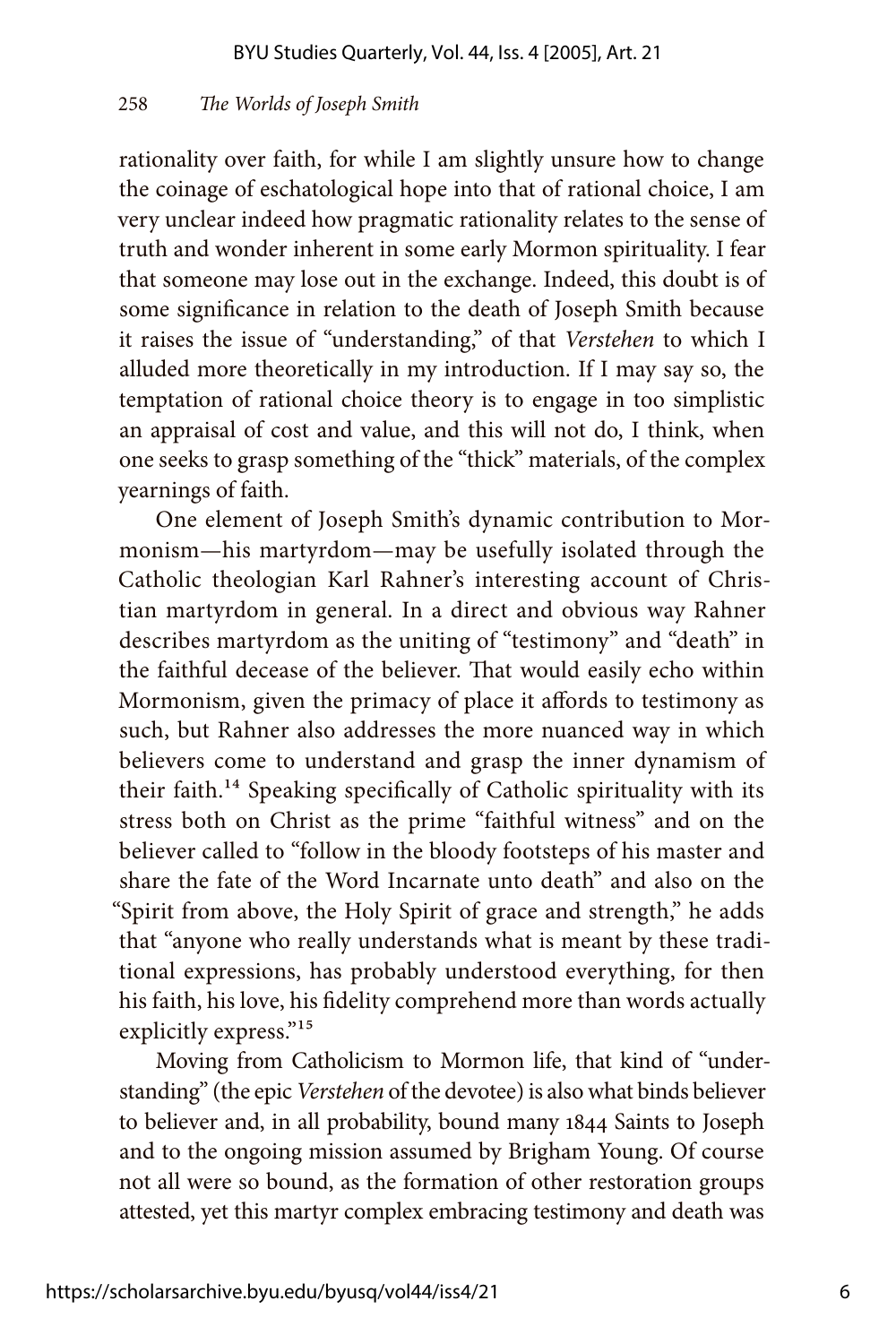of positive import in earliest Mormonism because of the deathconquest rites into which the prophet had already initiated some core-leadership families.

**Vicarious Rites and Personal Endeavor.**This brings me to the positive dynamic associated with vicarious ritual and personal endeavor in relation to death conquest, in particular the rites of baptism for the dead and of endowments that would become the charter forces of temple building and temple work. Theology and ritual combined in the church's desire that individuals should so enact their agency that, obediently, they might fulfill their covenants and obligations to the church and to God and attain their justly rewarded degree of celestial glory in the worlds to come.<sup>16</sup> In nineteenth-century Mormon life, with its strenuous endeavor to survive and to make the desert blossom as the rose, Latter-day Saints worked hard. And, developing this Mormon version of the Protestant ethic, there was also a parallel exertion in terms of eternal survival and flourishing. Doctrinally speaking, divine grace, focused on the atonement of Jesus Christ, would guarantee that every human being would attain resurrection. What followed the resurrection, however, would depend upon the life lived on earth. And since the degree of glory, the precise level of attainment achieved in the heavenly realms, was the crucially significant factor, it is perfectly understandable that Mormons should become an achievement-focused people.

 Here was a powerful motivational dynamic fostering the very notion of "activity," with a desire to have as many as possible "active" in church and temple life.<sup>17</sup> This encouraged and motivated missionary work as it did leadership activity in a developing and expanding institution. Celestial glory and eternal progression were close partners of earthly activity and church expansion, not least in the second half of the twentieth century. In this sense a deeper insight lies in describing Mormonism as an exaltation religion rather than simply as a salvation religion, itself a term too often synonymous with "world religion."

**Church and Sect.** I take this Latter-day Saint theological distinction between exaltation and salvation and relate it to the organizational complement between temple and chapel as a further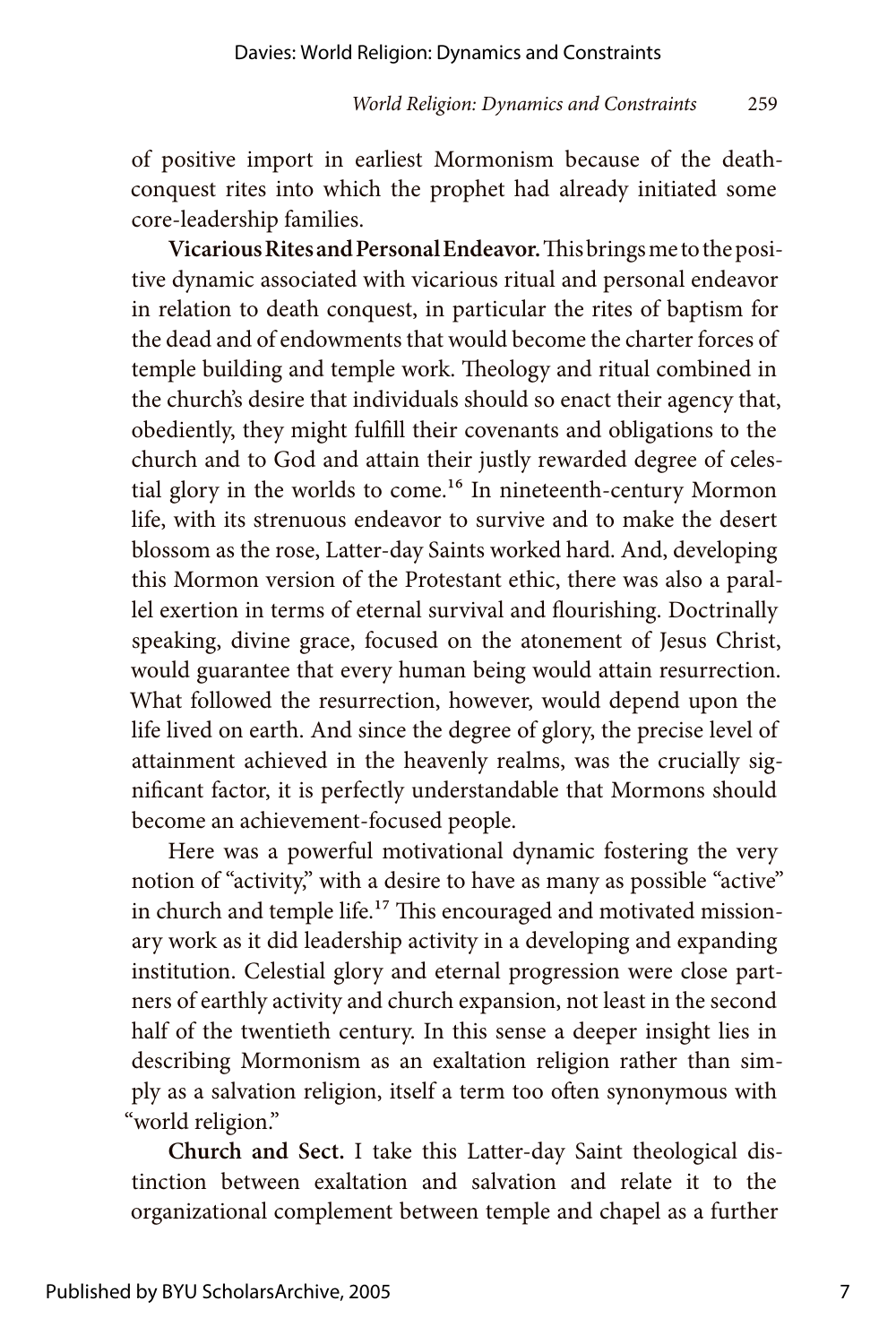feature of dynamics and growth.<sup>18</sup> This distinction is helpful for the growth of the church in two ways. First, the ward, mission, and stake form of organization serves the missionary life of the church. In this form, missionaries and church members contact millions of people and can introduce them to a local form of congregational and community life. If successfully accomplished, the mission task results in the personal baptism of a new believer, repentance of sin, and the promise of divine grace to ensure a resurrection after death. But church membership does not end in and with local congregational life. Ideally, increasing involvement should lead to a reorganization of family life and, critically, to ritual action at the temple. So to practice the faith is to set upon the path of ultimate exaltation in the realms above, moving beyond the point of resurrection, provided by grace, into the domains of exaltation achieved by personal endeavor. One positive effect of the chapel-temple divide is to ensure a kind of church within a church or, in older sociological terms, a kind of sect within a church, fostering the intense levels of involvement required for an essentially voluntary organization.

### **Constraints**

 As is often the case, many a positive dynamic entails a negative constraint. Here I will consider three areas of such constraint.

**Sensing Failure.** The first constraint concerns Mormonism as an "exaltation religion" with its particular emphasis on grace, a feature noticeably addressed in recent decades within some Mormon circles.<sup>19</sup> This, it would appear, is the outcome as much of pastoral care as of any apologetics with Evangelical or Catholic Christianities over doctrine. Though I cannot explore the point here, "grace" is difficult to translate between traditions because of the difference in ethos of appropriation. I have described something of a similar problem of mutual comprehension elsewhere over the idea of the cross within theology and spirituality. Mormonism presents an interesting paradox when its ethic of achievement motivation encounters a desire to speak the language of grace.<sup>20</sup> This encounter can be perceived as a contradiction. How can one create a sense of the radical divine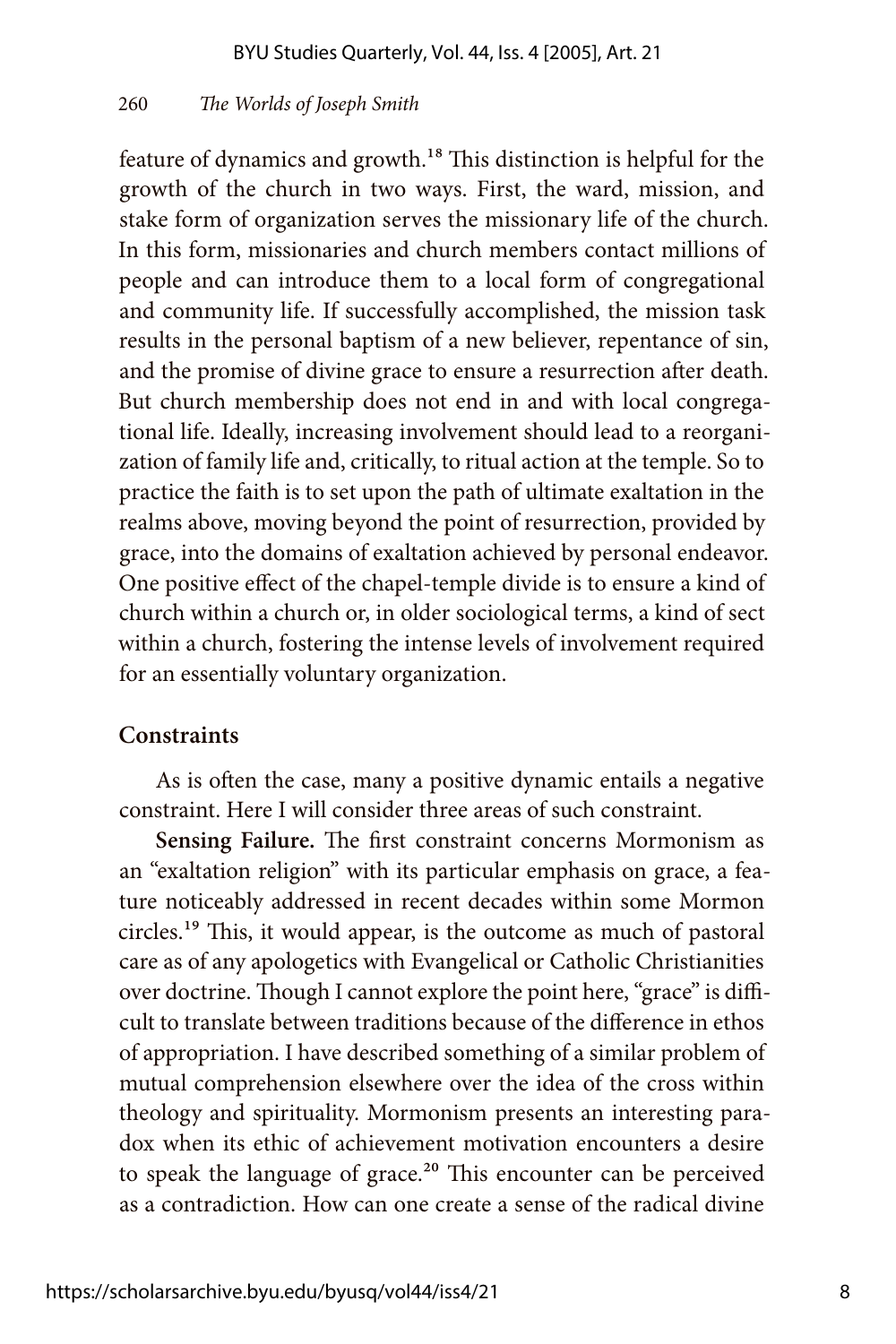resource of love, forgiveness, and encouragement for energetic individuals, raised on an ethic of achievement, who have exhausted their personal resource in seeking to honor covenants and fulfill all family and church duties? It is not a new problem, of course. One manifestation of it lay in the debate between Augustine and Pelagius in the fourth and fifth centuries and, indeed, in later centuries, not least at the time of the Reformation. $21$  This issue ever concerns the nature and degree of human and/or divine input into the living of a religious life. History suggests that the greater the hierarchical and ritual basis of a tradition, the greater the stress on human effort. Moreover, the larger the church grows, the more likely it is that an increase in central control will be necessary to maintain its doctrinal and organizational integrity as its particular type of restoration movement. This would imply that the greater the numerical success of the church and the greater the need for organizational control, the greater will be the incidence of this ethical-burnout experience. By contrast, moments of protest against hierarchy and ritualized access to divinity stress the freedom of believers in the reception of a divine outflow of salvation.

 In terms of massive church growth, an obvious hypothesis would be that obedience to authority and to prescribed rites would take precedence over the idea of grace, especially when and if that idea is associated, in the minds of church leaders at least, with an individualized freedom easily open to a laissez-faire spirituality. An important issue here is one I outlined in my *Introduction to Mormonism* when comparing Evangelical, Protestant, and Mormon ideas of Jesus and describing how they differ according to the way each group views their church.<sup>22</sup> For many Evangelicals, Christ, and especially Christ in the heart, is more important than the actual denominational organization to which they belong. This is probably not the case for most Latter-day Saints, for whom Jesus is conceived of, and perhaps related to, as the one who frames, inspires, and ultimately leads this particular church rather than as an invited guest of the private heart.

 Still it remains that some are exploring these issues and are developing what might be described as a reflexive insight on grace.<sup>23</sup> This reflexivity involves a transformation. It begins in the strenuous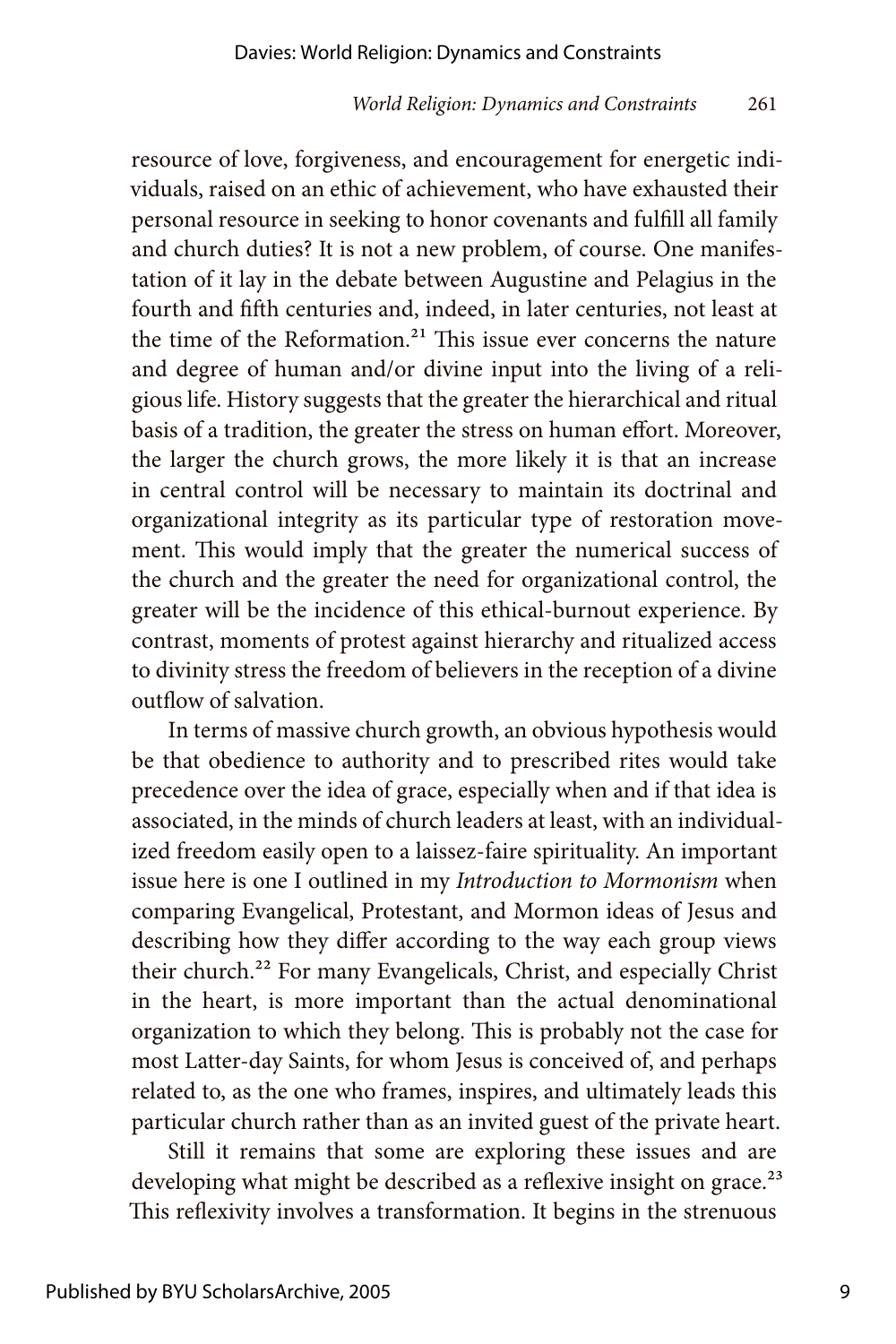effort of obedience, discipline, and much activity—in family life, in mission, in church and temple work, as well as in career and community activity, and in added family responsibilities for the women. The faithful Saint works himself out and wonders whether he will ever attain an appropriate celestial degree of glory. Into such lives, the idea of divine love and acceptance may come as a force of considerable strength. This could be a breakthrough experience, easily describable as a new birth. It may involve a deeply personal sense of Christ or the Holy Spirit. Might this become a relatively new style of "Mormon conversion"? An intrachurch conversion? If so it might come to serve as a new resource of spiritual capital within the organization itself.

**Inner Diversity: Sustaining and Opposing.** Another element of constraint to which I wish to draw attention concerns the threefold relation between growth in numbers, the increase of inner diversity of the church, and the nature of centralized control. These I approach through the Mormon practice of the membership "sustaining" their leadership as God's called and appointed ones.<sup>24</sup> This process may be interpreted in terms of what we might call positive and negative forms of testimony. To sustain leaders is to engage in a type of positive, practical testimony. Saints raise the hand just as in the testimony meeting they vocally affirm that this is the true church and its leaders the chosen of God. A literary form of these manual and verbal types of assent appears at the front of the Book of Mormon in "The Testimony of Three Witnesses," "The Testimony of Eight Witnesses," and "Testimony of the Prophet Joseph Smith," himself. But there is another aspect of such testimony, for deep within the theological, historical, and psychological culture of Mormonism lies the phenomenon of negative testimony—of apostasy—which involves both the broad scheme of historical falling away from divine truth, corrected in the Restoration through Joseph Smith, and the more specific cases of individual apostasy.

 One factor that might militate against Mormonism being identified as a world religion as defined above lies in the way that a hierarchical and centralized leadership could wish to control any diversity that might be viewed as dissent. Here one crucial issue concerns the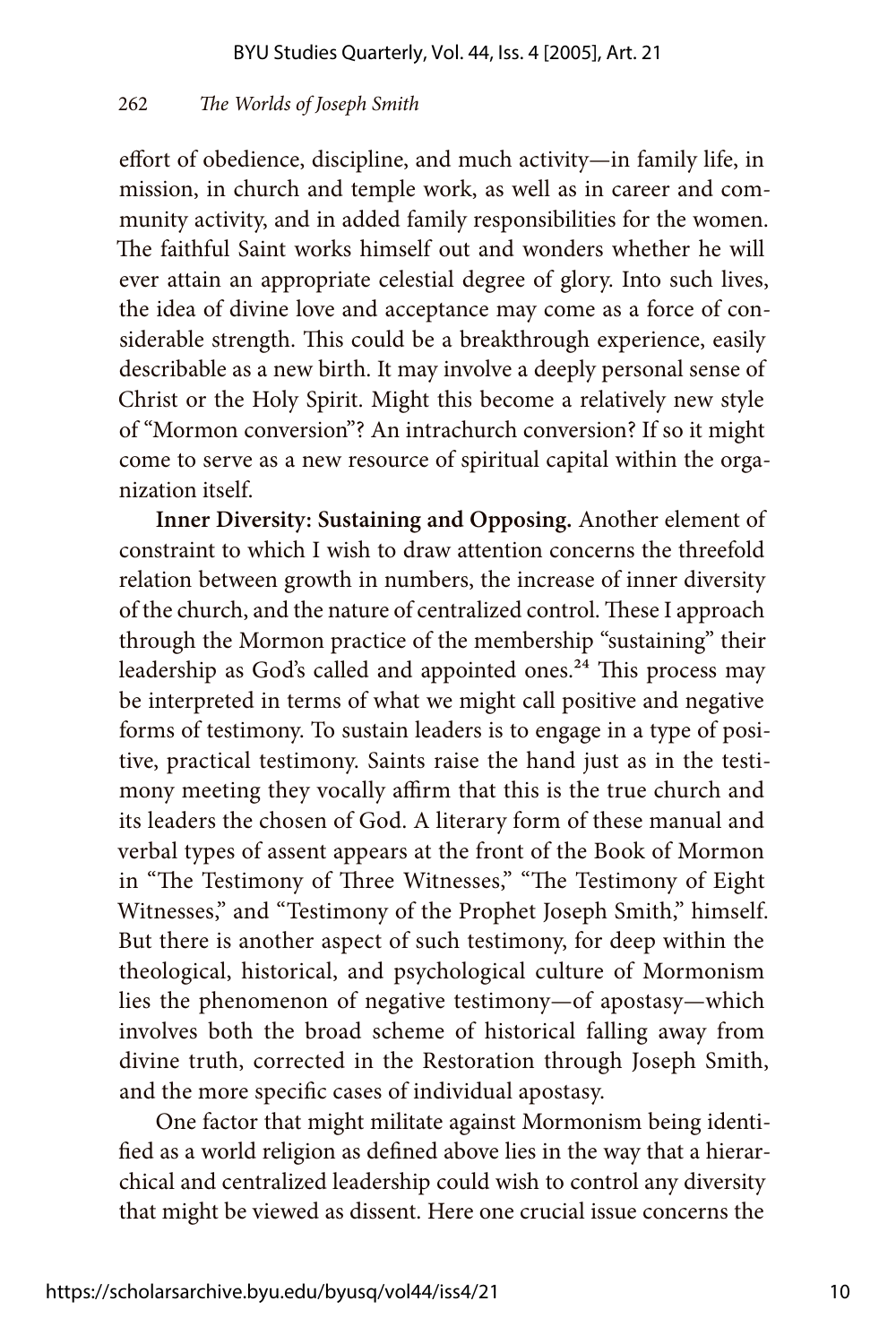way in which dissent is conceived, whether as faithful creativity or as apostasy. It may be that the pool of potential orientations inherited by the Utah church in relation to groups such as the Community of Christ or some groups self-defining as Latter-day Saint, but often designated as fundamentalist Mormon groups, will incline leaders more in one way than the other.

**American Essence.** In connection with this, the early Utah period of church life witnessed, quite naturally, a strong bonding between a distinctive type of American ethos and the message itself. This American-Mormon bond raises another vital factor that may constrain the world-religion status of Mormonism in the future, namely, the question of enculturation—itself one of the most powerful notions of Christian religious developments in recent decades.<sup>25</sup> Major world religions, as I define them, have largely broken their bond of origin and become encultured in many differing societies. This is, inevitably, a crucial question for the theme of Mormonism as a world religion. It was with that in mind that I preferred to speak of future Mormonism elsewhere as an "expansion as a denominational sub-culture but not as a world religion."<sup>26</sup> What might contradict that view, however, is the possibility that after its extensive expansion it will experience dissent, rupture, and extensive localization. Varieties of African, Indian, Japanese, Brazilian, or other forms of Mormon life would emerge, and the world religion idea would become a more realistic option.

 Here I stress, with some personal fondness and intellectual respect, John Sorenson's interesting anthropological discussions of these significant issues, not least his 973 essay "Mormon World-view and American Culture." As he put it then: "Broadly speaking, Mormons in the United States consider culture as something that foreigners have, while what they have here in 'Zion' are simply gospel truths."<sup>27</sup> Doubtless much has changed since then, but a genuine world-religion future would involve a great deal more. But to ponder that future is also to ponder the future of the United States of America. Many see the United States as a distinctive form of empire embracing globalizing economics and linguistic factors alongside a strong film and musical culture, not to mention the military engagements that some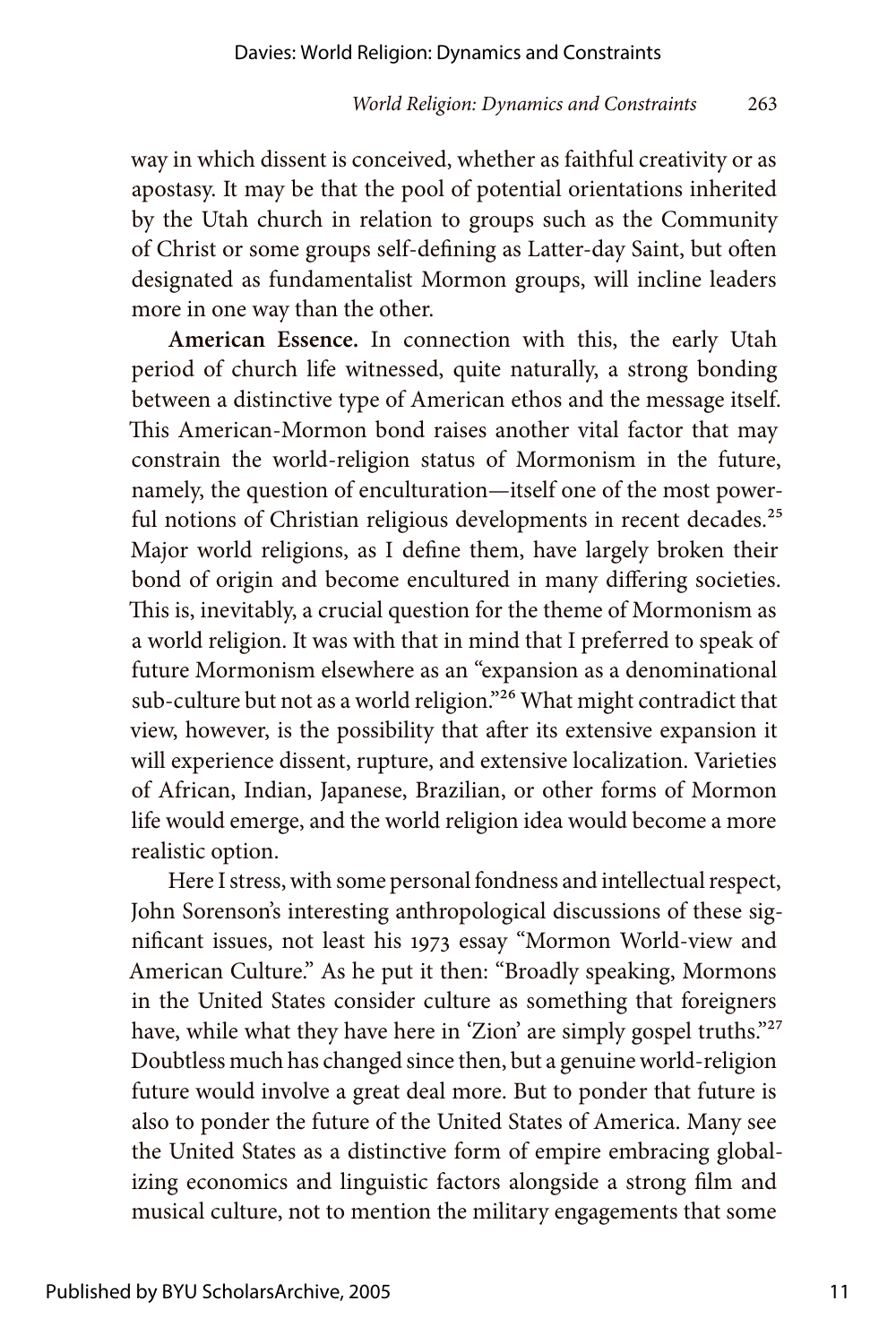would view as invasion. Perhaps many within the United States also see it as a chosen country with a world mission. The twentieth century, especially its second half, was the era of the rise of the United States. Indeed, the early twenty-first century presents a complex picture of strongly mixed opinions of the United States and things American. Speaking as a Briton and Anglican who, even in a relatively short time, has lived through the fragmentation of the British Empire—itself in the nineteenth and early twentieth century one of the greatest empires the world has ever seen—I appreciate that the current status of the United States may not last. Certainly, one lesson of history is that kingdoms and empires rise and fall, and the religions they take with them also benefit and lose from those changing dynamics. One theological response to that is reflected in the final line of the hymn; "The Day Thou Gavest Lord Is Ended," which is much beloved by the Church of England:

So be it Lord Thy Throne shall never, As earth's proud empires, pass away. Thy Kingdom stands and grows forever, Till all Thy creatures, own Thy sway.<sup>28</sup>

 By 2080, for example, the United States might be like the United Kingdom of today: certainly Brazil, India, and China will experience great change by then. It is precisely such a view of the world that any scholar of religious futures needs to ponder, as indeed this view is pondered within contemporary politics and commerce and by the military. Statistical progression—itself a relatively thin form of analysis—may well falter as the cultural carriers of a message change. For all, but especially for religious leaders, such issues themselves demand some form of courage. And to this essentially thick complexity of human life and to the past, I now turn and return, in and through the life of Joseph Smith.

### **Courage, Identity, and Joseph Smith**

 Courage, as a theme worthy of religious studies, is of prime importance in the birth and growth of the church: here I raise it speculatively and provisionally because our subject concerns an individual man, a person whose life was, it seems to me, as mysterious to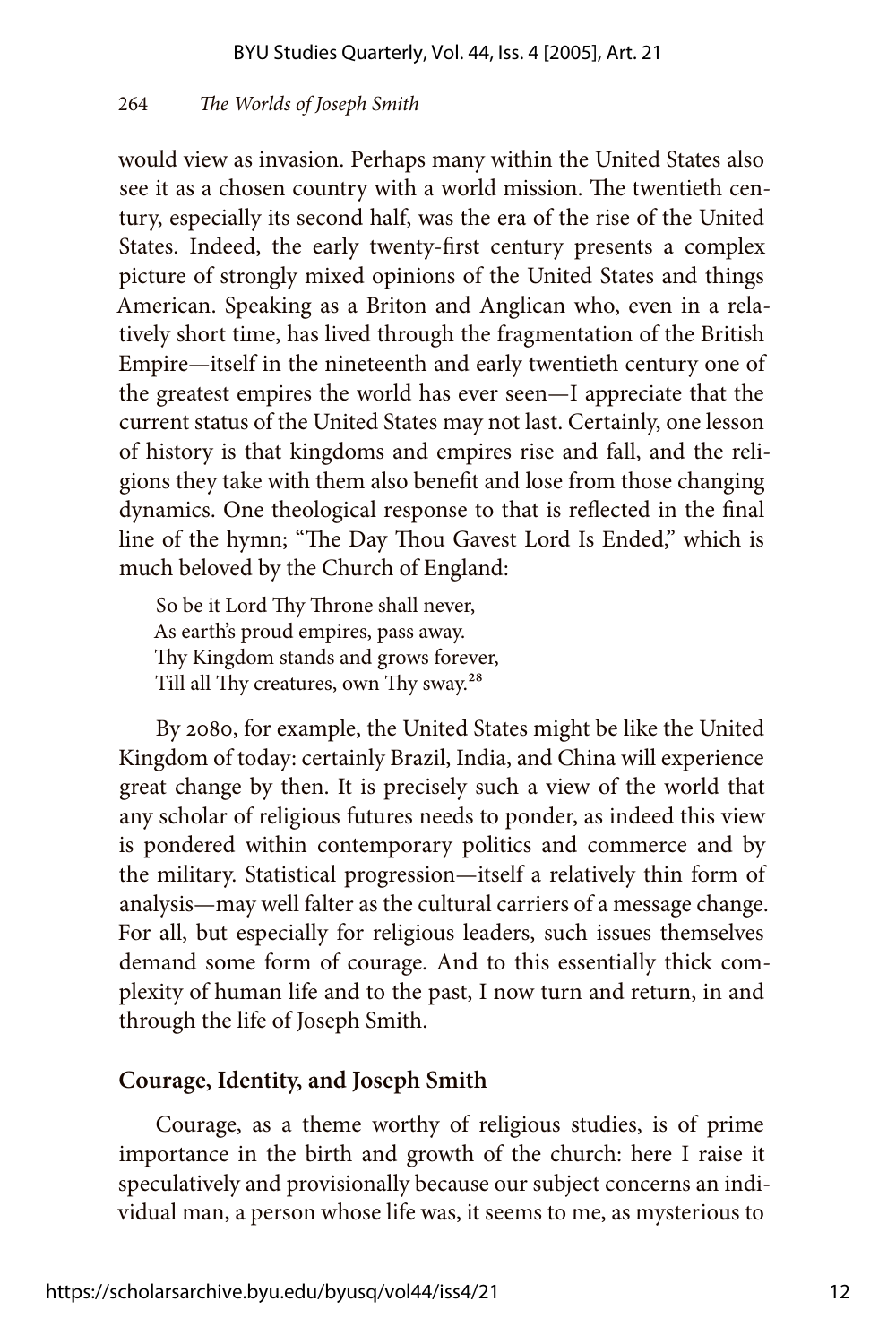himself as sometimes our lives are to us. Precisely because church leaders can, perhaps, see Joseph too easily as part of the plan of salvation and church opponents decry him too readily as a misled and misleading individual, it is worth considering him as a man like the rest of us, albeit one who achieved something that the vast majority have not achieved, namely, founding a movement actively followed by millions as a means of living their life and approaching their death.

 To focus on courage may seem odd, and the way I do so more curious still—odd, for example, given Fawn Brodie's trenchant assertion of Joseph's lack of courage in some events near the close of his life.<sup>29</sup> And perhaps curious because I am led to the theme of courage, prompted by the theological writing of Paul Tillich (1886-1965), the late-nineteenth- and mid-twentieth-century theologian, German by birth and American by adoption and cultural grace, who died just forty years ago and whose work I wish to note as worthy of solid reconsideration.

 My wish to ponder courage is prompted by the opacity of many a great life to its acts and outcomes, and by the sympathy I consider a humane evaluation of each other to demand when seeking to understand others. One of the profounder aspects of Tillich's thought, emerging from his existential yet Protestantly rooted theological concerns, is what he calls the "courage of confidence." This confidence is "rooted in the personal, total, and immediate certainty of divine forgiveness." Tillich presses the point further, under the influence of Lutheranism, to describe the courage of confidence as "accepting acceptance through being unacceptable."<sup>30</sup> In taking this theme from Tillich, I am not simply trying to describe the Protestant form of the doctrine of justification by faith in different terms, nor am I introducing an idea that I think is directly intelligible to Mormonism. Rather, I am highlighting one dramatically important feature of human life: that of a transformation of self-identity in relation to belief in divine activity operative in and through the self. Tillich is very careful to argue that this courage is not simply a kind of psychological self-acceptance. "It is," he says, "not the Existentialist courage to be as oneself." Far from it, "it is the paradoxical act in which one is accepted by that which infinitely transcends one's individual self."<sup>31</sup>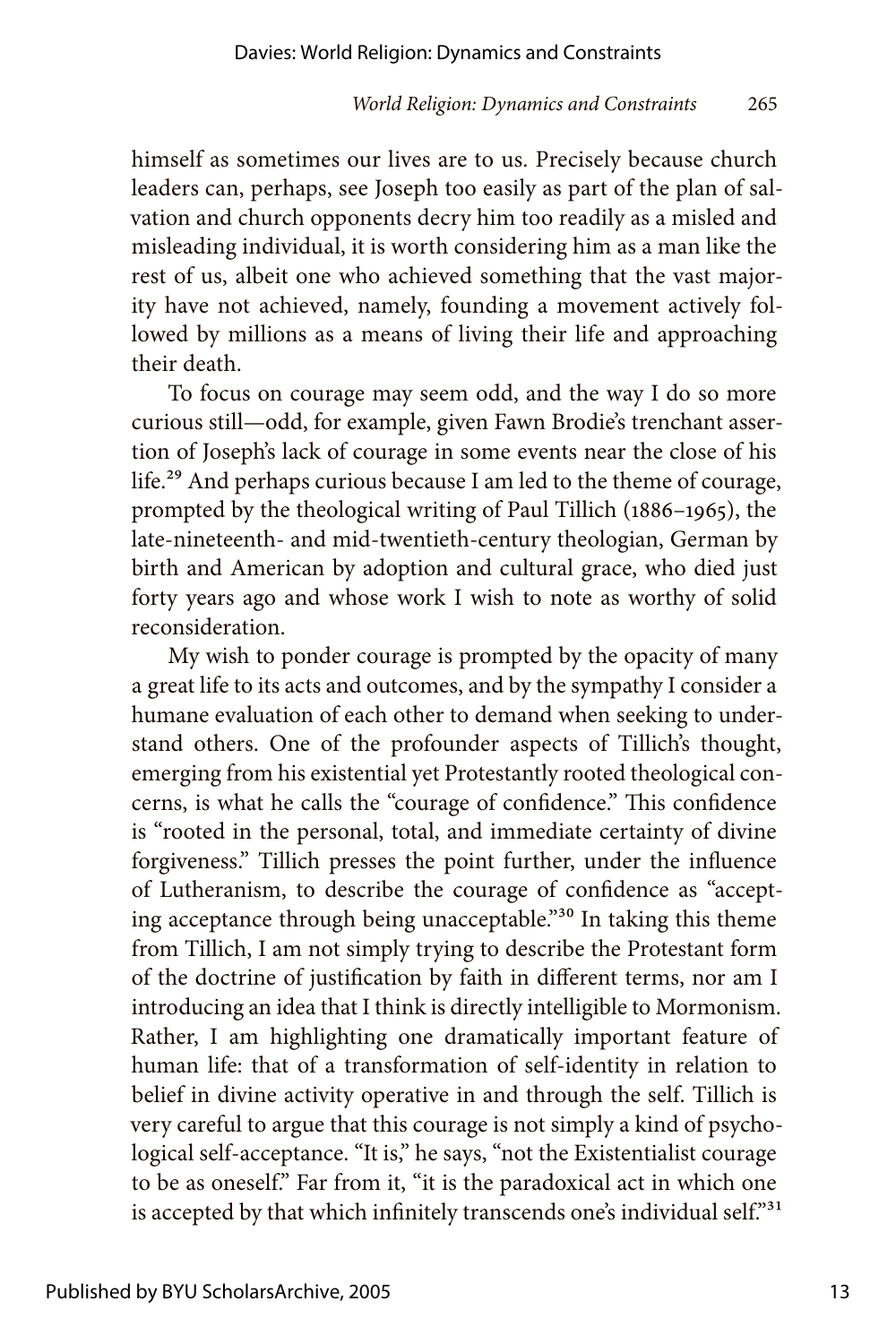And Tillich emphasizes the personal, and the person-to-person, nature of this relationship.

 For the Reformation such a person was the "unacceptable sinner" being accepted into the "judging and transforming communion with God."<sup>32</sup> What was it for the Restoration? What was "the courage of confidence" of Joseph Smith? To answer this is too great a task for this paper, but the question is a worthy one. Part of the answer lies in Joseph's visions. These give a clear sense of an experience understood as a personal encounter within which he felt acceptance by the deity despite personal ideas of unworthiness. We should not simply read these motifs as some obvious framing of some inevitable form of religious experience in the Protestant Burned-over District of the 1820s. That kind of historical-psychological shorthand takes the color from the picture, the inspiration from the heart. It will not do when studying a prophet.

 Unfortunately, I can spend no time developing this theme here. I simply enunciate it, for I must pass on to the courage of confidence as important in church growth, an issue that brings life to the missionary situation as to any level of the church as an organization. It may also be the basis of life in the missionary too, for such courage is likely to emerge only from crisis and hardship—it is seldom the product of homegrown simplicity. The mission field is as likely to be creative for the missionary as was the Palmyra grove for Joseph Smith. But there can be no formula for producing such courage. The lack of a formula or structure is, I think, a real problem for the church as an expanding organization, especially one in which central leaders are ever more distant, in personal terms, from the ordinary member. As the church becomes ever larger it increasingly depends upon formal organizational systems for its operation. Any growing church or society experiences this kind of developmental situation.

 How do some church members perceive this expansion? For the majority, I suspect, this is deemed a great and good thing, a sign that the plan of salvation embraces the very organization of the church on earth. Attitudes of respect and a commitment to duty become prime, not least as the church is seen to grow in numbers and, as it were, to demonstrate its veracity through its very growth. For a few perhaps especially for those who were young when the church was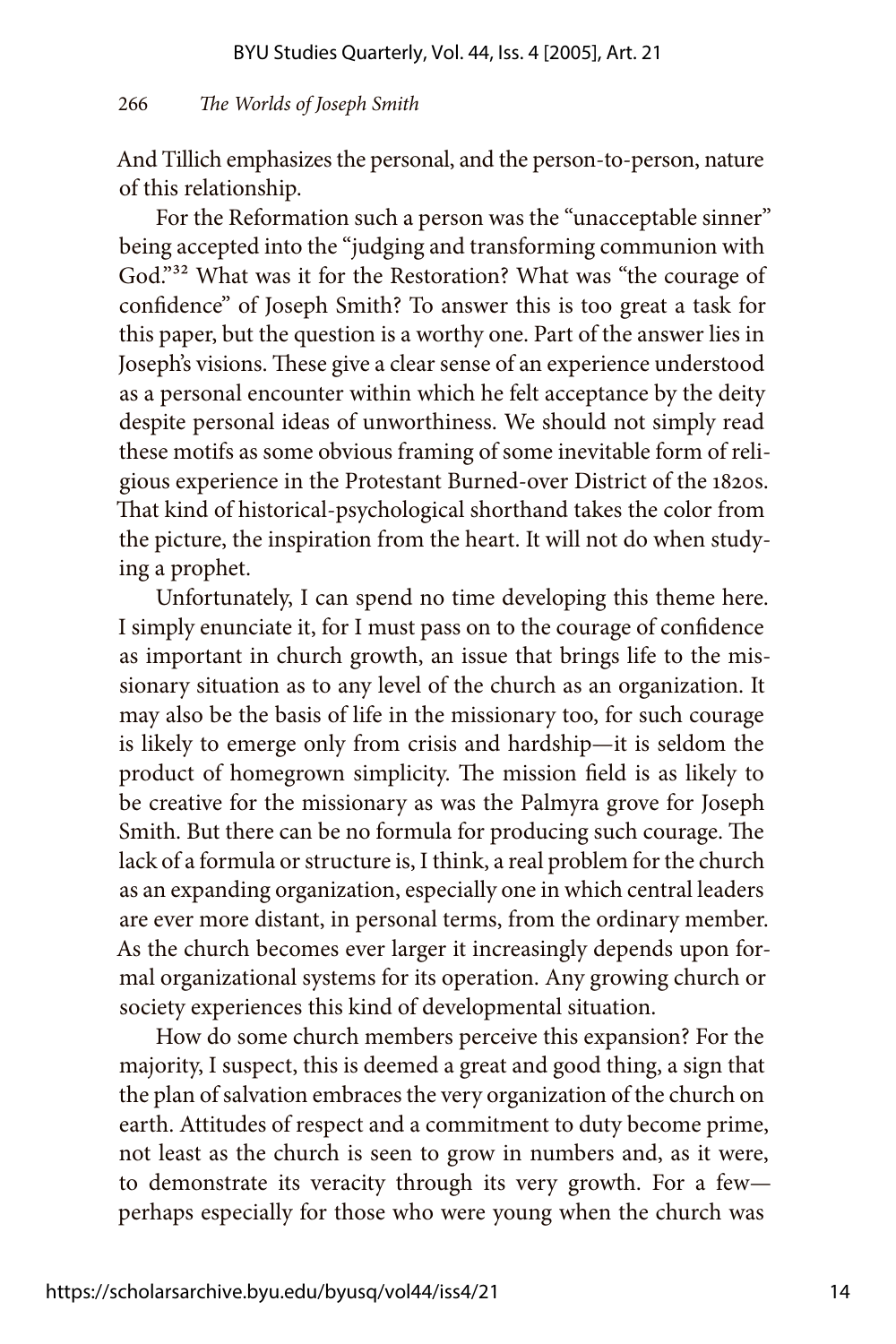much smaller than it is today—this growth of a managed church can lead to a sense that formulae and a distanced authoritative hierarchy replace personal encounter. Authority, power, and control overwhelm the commitment, thought, and distinctive testimony of specific individuals.

 At this point in the argument, I might be expected to express certain negative sentiments over this potential depersonalization of a community or even over the problematic nature of some forms of intellectualism or even dissidence within the church: indeed these are important arguments, but, by contrast, I intend to indicate quite another issue, one reflecting what might be viewed as a grand irony, namely, that such a sense of disquiet towards church leadership may become the arena out of which another kind of "courage of confidence" may, itself, be born. Joseph Smith's own spirituality seemed to have been fostered by his sense of dismay at the churches of his day, a dismay furnishing the seedbed of acceptance of revelation. By a strange analogy this might mean that some of the church's apparently disobedient sons and daughters are the best examples of the spirit of Joseph Smith. How can the church, as it grows, appreciate the resource of faith present in those few, especially when, quite understandably, the leadership is concerned about the lives of millions? That is a challenge for the church leadership bearing responsibility and desirous of directing a world religion. No easy answer can be summoned, certainly not here.

 But the question is related to that characteristic of world religions involving the division into schools of interpretation and practice. Many and various are the reasons for that. One reason lies in the need of some individuals to gain power and influence and to carve a sector within the new world of truth; another lies in a real sense of possessing a more apt grasp of truth than the general truths obtained by all. Division is, historically speaking, not strange to the Restoration movement of the latter days. Its very presence is, however, a potential example of negative possibilities. This, it seems to me, is the profound problem of world-religion status. It could be that, with the centuries, Mormonism may become a deeply encultured faith with regional identity and organization separate from Salt Lake City, or relatively so. That would contradict my own sense of what is likely, but one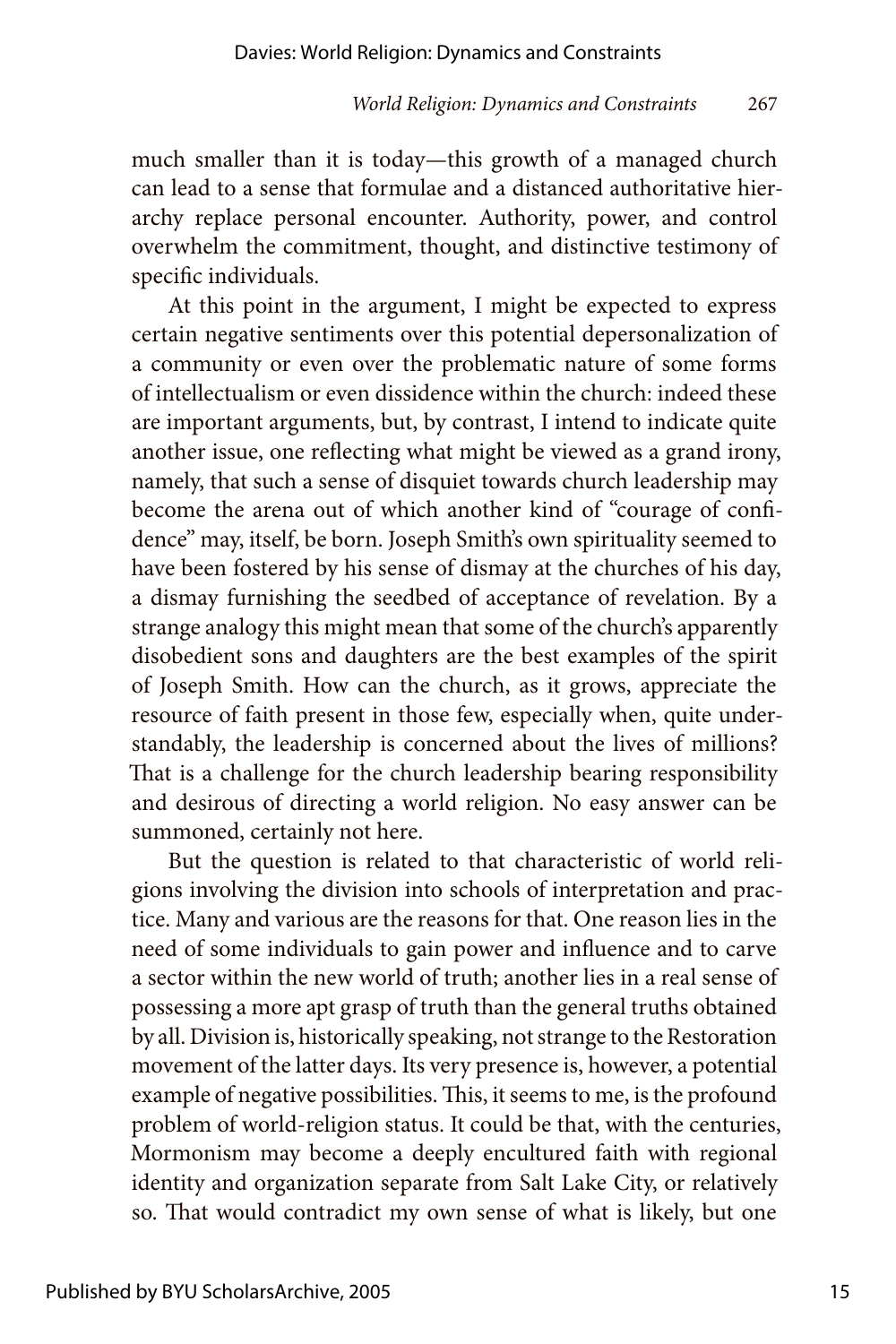cannot predict. It is wise to recall that after two thousand years most Christian traditions still utilize, dwell upon, and interpret not only the Mediterranean culture of the New Testament but also the previous millennium or so of Jewish antecedents. Alongside the challenge inherent in cultural diversity of change into, for example, an African Mormonism, Japanese, Korean, and Brazilian Mormonism, stands the potential for distinctive schools of thought.

 But would these factors be totally negative? Not necessarily so. For what of a "courage of confidence" for the prophet, apostles, and key leadership? Such courage must not be ignored or hidden by talking only of hierarchy and formulaic organization. One form of courage of confidence would be to free the child from the parent so that its own form of restoration would be worked out. These great problems are, themselves, forces that prompt reconsideration, selfanalysis, and the desire for divine direction. Human life is such that both dissident and apostle have to accept circumstance and in so doing find themselves accepted.

 I leave that statement intentionally paradoxical as I come to my final point. It is one that has long intrigued me and lies in those words of Joseph Smith—"no man knows my history"—framed in the death-conquesting King Follett discourse. There are very few religious founders of whom we actually know more than we do of Joseph Smith. His history is exceptionally well known even if, as Brodie sixty years ago emphasized, it "is the antithesis of a confession."33 But, for the scholar of religion, especially one both anthropologically and phenomenologically inclined, for whom the "thick material" of life with its interwoven strands are of the essence, that utterance is a proclamation of the mystery of self, of one aware of all that has befallen him in a world of extraordinary events. Those who are philosophically, psychologically, and theologically aware can, each in their own way, grasp the sense of the fact that no one knows his or her own personal history—despite extensive knowledge of one's biography. It seems to me that part of Joseph Smith's life lies in courage that is the equivalent of, and a frame for, not knowing "my history."

 In concluding, then, it is precisely that courage of mysterious identity that I have wished to link with the status of an expanding movement within a complex world. The kind of organization that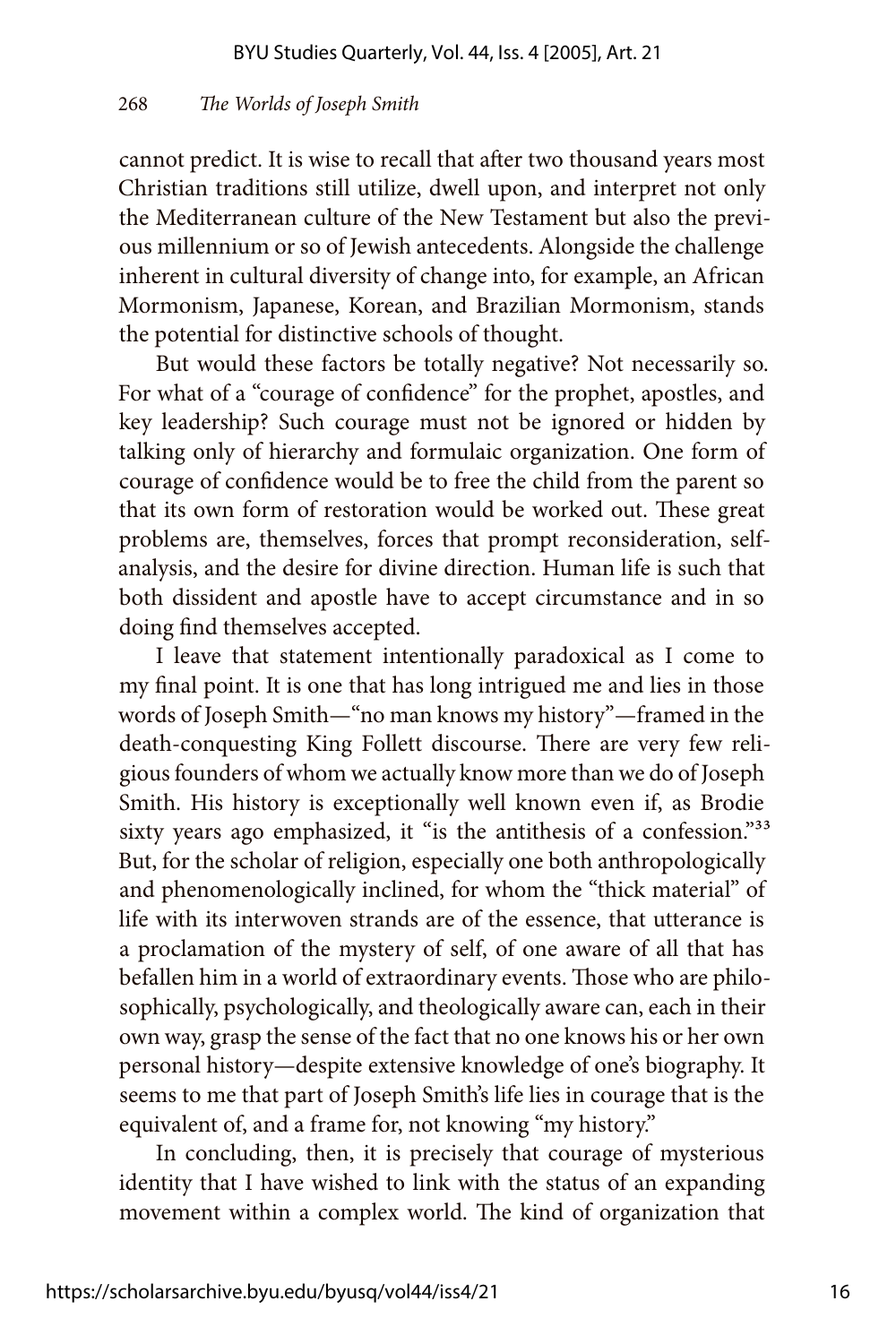Mormonism now is inevitably breeds a desire to control its growth. Yet it is precisely that desire that sits uneasily alongside the insight of unknowing. If Joseph could proclaim that no man knew his history when looking back over a much-examined life, it is not difficult to feel the hand of caution when pondering the future status of a church and its birthright culture. This contemplation has compelled me to set well-known statistics of group development alongside themes of human self-awareness and courage, and to be cautious of a world of changing empires.<sup>34</sup>

## **Notes**

 . Isaiah Berlin, "The Concept of History," in *Isaiah Berlin, The Proper Study of Mankind* (London: Chatto and Windus, 1997), 17-58. First published as "History and Theory: The Concept of Scientific History," *History and Theory* , no.  $1(1960): 23$ .

 2. Dirk Käsler, *Max Weber: An Introduction to His Life and Work* (Oxford: Polity Press, 1988), 175–79.

 3. E. E. Evans-Pritchard, "Anthropology and History," in *Essays in Social*  Anthropology (London: Faber and Faber, 1962), 46-65.

4. See the discussion by Jan Shipps and Gerald McDermott in this volume.

 5. Rodney Stark, "The Rise of a New World Faith," *Review of Religious Research* 26, no. 1 (1984): 23; Stark, "The Basis of Mormon Success: A Theoretical Application," in *Latter-day Saint Social Life,* ed. James T. Duke (Salt Lake City: Bookcraft, 998), 66.

 6. Douglas J. Davies, *The Mormon Culture of Salvation* (Aldershot, UK: Ashgate, 2000), 243.

 7. David Martin, *Tongues of Fire: The Explosion of Protestantism in Latin America* (Oxford: Blackwell, 990); Henri Gooren, *Rich among the Poor: Church, Firm, and Household among Small-scale Entrepreneurs in Guatemala City* (Utrecht: Thela Latin America Series, 1998).

8. *Church Almanac 200–2002* (Salt Lake City: Deseret News, 2000), 48–52.

9. Davies, *Mormon Culture of Salvation,* 24.

0. Davies, *Mormon Culture of Salvation,* 85–86.

 . Cf. Mette Ramstad, *Conversion in the Pacific: Eastern Polynesian Latterday Saints' Conversion Accounts and Their Development of a LDS Identity* (Kristiansand, Norway: Norwegian Academic, 2003).

 2. Douglas J. Davies, *Introduction to Mormonism* (Cambridge: Cambridge University Press, 2003), 28–3; Douglas J. Davies, "Aspect of Latter-day Saint